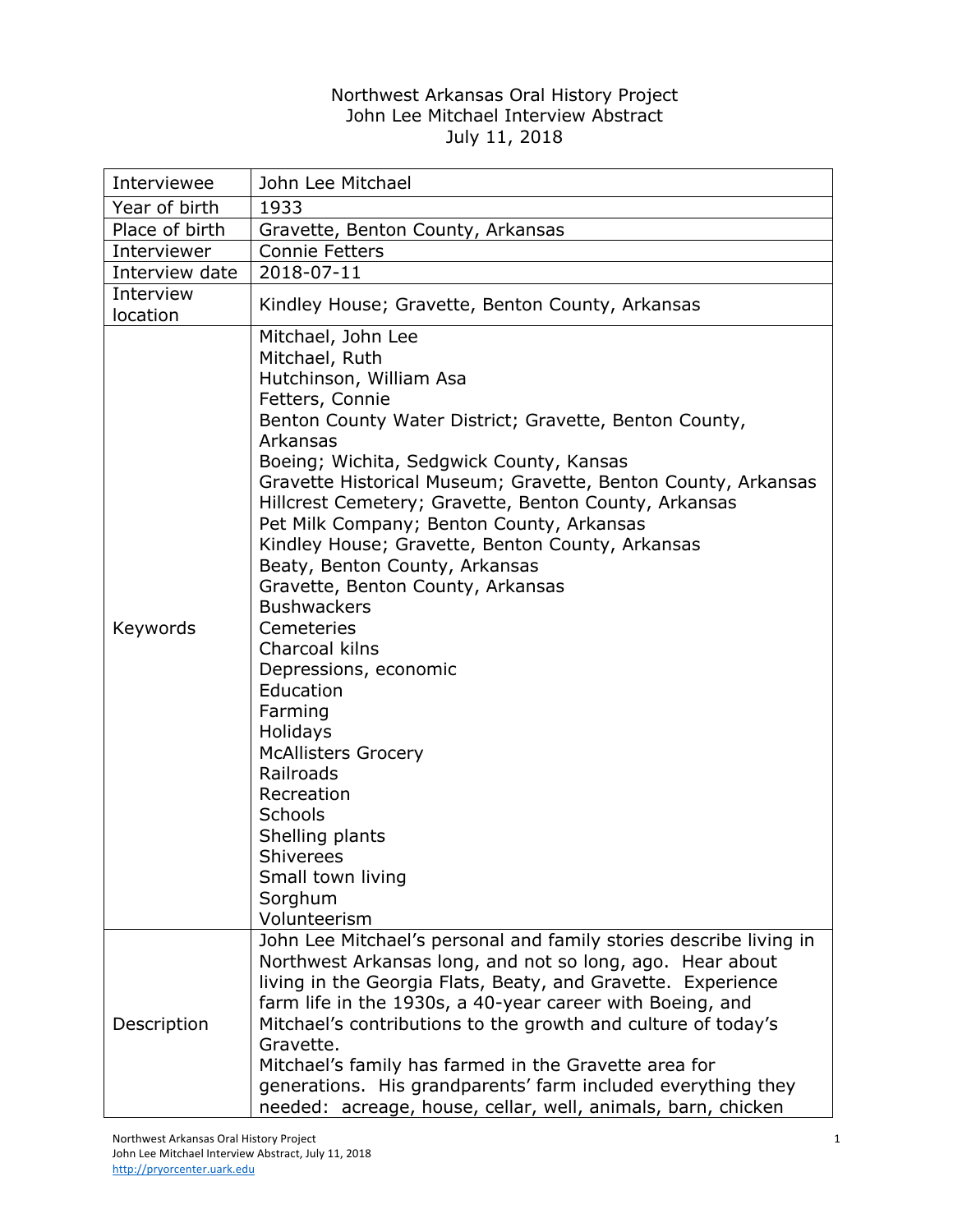|                   | houses, and blacksmith shop. Mitchael tells of mules helping        |
|-------------------|---------------------------------------------------------------------|
|                   | process the sorghum cane into molasses, family members              |
|                   | making shingles, the blacksmith shop with horseshoes and            |
|                   | bullets, and the cellar cooled in summer with water to keep the     |
|                   | cream and milk from spoiling.                                       |
|                   | Mitchael, born during the Depression (1933), spent his early        |
|                   | childhood in the Georgia Flats area west of Gravette. In 1939,      |
|                   | Mitchael's father moved the family to the Beaty area when he        |
|                   | bought the local store. Beaty at that time had a school,            |
|                   | businesses, surrounding farms, and the railroad. At one time        |
|                   | Beaty's charcoal kilns made gun powder. But times would             |
|                   | change: 1940 saw the last run of a train; 1948 the school           |
|                   | closed; 1958 the store closed.                                      |
|                   | One room schools were not unusual when Mitchael began first         |
|                   | grade in 1939; most towns had their own. He remembers the           |
|                   | desks, blackboard, stove, pump, and outhouse. His school even       |
|                   | had a merry-go-ground. Kids swam in the Honey Creek;                |
|                   | neighbors looked out for all the kids.                              |
|                   | Mitchael shared stories of adults playing cards at each other's     |
|                   | homes, pie suppers at the school, Christmas plays that ended        |
|                   | with candy and oranges, and several shiverees. One summer           |
|                   | Pet Milk sponsored a free movie. By the time Mitchael went to       |
|                   | high school the schools were consolidated. The family moved to      |
|                   | the Gravette area so he could attend high school for free. He       |
|                   | describes Gravette in those days as a busy place. McAllisters       |
|                   | Grocery, he calls it 'the Walmart of its day', had everything. That |
|                   | included an ingenious credit system. The black walnut shelling      |
|                   | plant employed locals and developed a process for more efficient    |
|                   | shelling and new uses for the shells.                               |
|                   | After graduating from Gravette high school in 1951, Mitchael got    |
|                   | a job with Boeing in Wichita, Kansas. Here he furthered his         |
|                   | education and married Ruth, Together they raised their daughter     |
|                   | and two sons. But, in 1990s it was time to return home to the       |
|                   | Gravette area.                                                      |
|                   | Today's Gravette has benefitted from Mitchael's return home.        |
|                   | He worked with the Hillcrest Cemetery to get a columbarium          |
|                   | constructed. He's spent time getting the local rural water          |
|                   | system district running and funded. Likely most Gravette            |
|                   | residents know him for the role he's played in the creation and     |
|                   | growth of the Gravette Historical Museum and acquisition of the     |
|                   | Kindley House. In the interview, Mitchael provides details of       |
|                   | what it took to make these events happen, including the role of     |
|                   | the Museum Commission, Gravette Mayor, Gravette city officials      |
|                   | and residents, and the Arkansas Historic Preservation Program.      |
|                   | Mitchael believes Gravette will grow as long as the economy is      |
|                   | good and people continue to move in.                                |
| Duration          | 80 minutes                                                          |
| <b>Audio File</b> |                                                                     |
| Format            | MP3                                                                 |